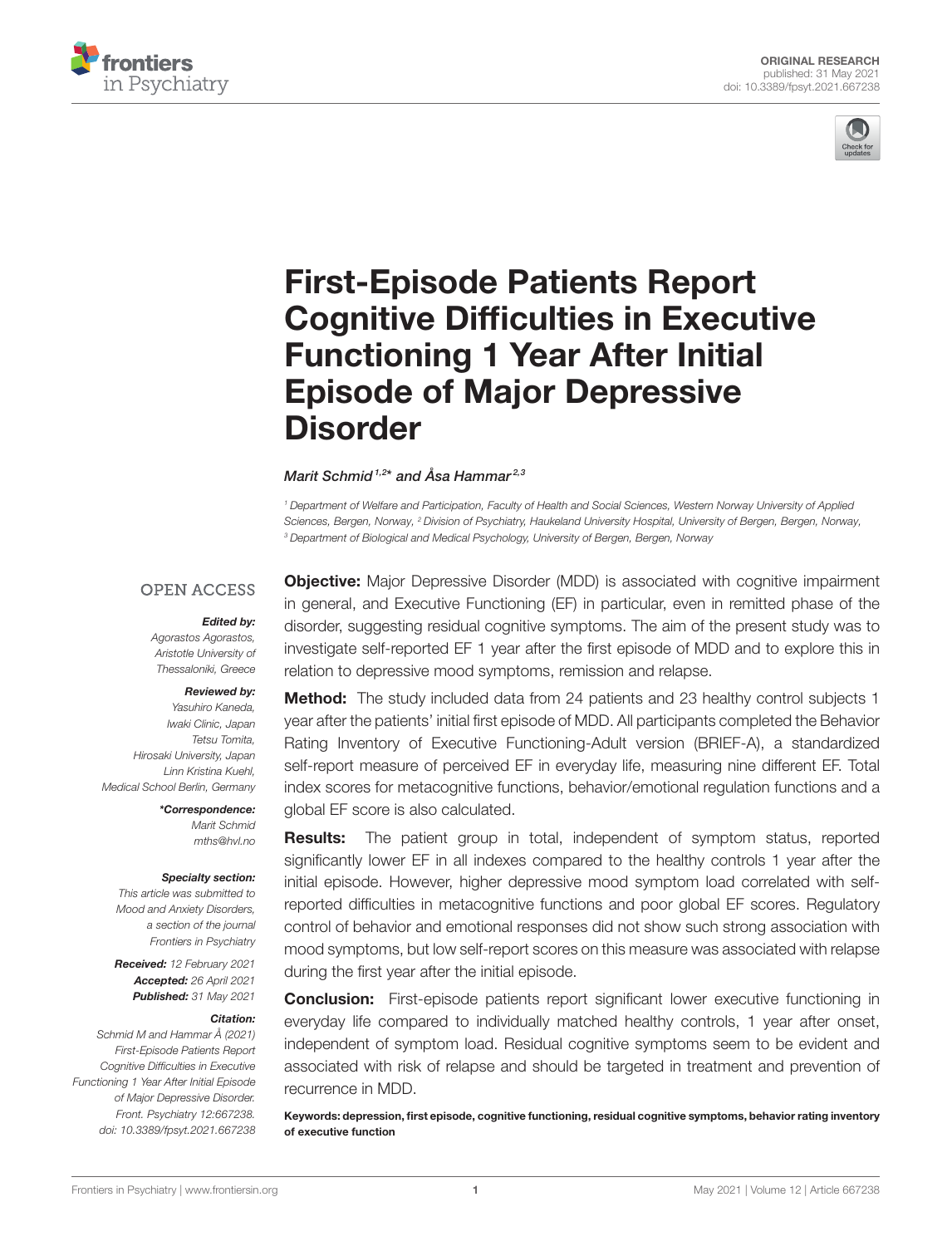# INTRODUCTION

Major depressive disorder (MDD) is the most prevalent mental disorder [\(1\)](#page-8-0), and is characterized by significant disability, including reduced social and work ability, and poor quality of life [\(2\)](#page-8-1). An important challenge is the relapsing and recurrent nature of MDD [\(3\)](#page-8-2), and despite relatively high-quality medical and therapeutic treatment options where most patients achieve symptom relief and remission, a high proportion of MDD patients suffer from a relapse of depressive symptoms and recurrence of depressive episodes [\(4\)](#page-8-3). Studies have found that ∼50% of patients experience a relapse within the first 2 years after the initial episode [\(5\)](#page-8-4). Furthermore, the vulnerability and risk of relapse is enhanced for each episode experienced [\(6\)](#page-8-5). The factors contributing to the high relapse risk and recurrent course in MDD are not fully understood. Although residual depressive mood symptomatology is recognized to be a significant factor contributing to general disability, relapse and recurrence in MDD [\(7\)](#page-8-6), longitudinal studies of MDD patients clearly show that mood symptoms alone are unlikely to present a sufficient target for interventions [\(8\)](#page-8-7). Studies have shown that neurocognitive functioning might be a key determinant affecting this relationship [\(9–](#page-8-8)[11\)](#page-8-9) with authors stressing the importance of recognizing cognitive impairments in clinical practice to improve clinical interventions [\(12\)](#page-8-10). Importantly, studies find that disability and poorer quality of life are found to persist for years despite symptom reduction and remission [\(13,](#page-8-11) [14\)](#page-8-12), and cognitive impairment has been found to be a significant illness characteristic mediating the association between MDD and disability in everyday life [\(15,](#page-8-13) [16\)](#page-8-14). One study found that cognitive impairment in first episode patients, especially Executive Functioning (EF) impairment, predicted symptom severity in follow-up, highlighting the importance of interventions and treatment of cognitive deficits at an early stage of illness [\(11\)](#page-8-9). Neurocognitive impairment in first episode patients has also been associated with risk of relapse [\(5\)](#page-8-4).

Research over the past two decades has documented neurocognitive impairment to be a core feature of MDD and characteristic of patient groups across the symptomatic phases [\(10,](#page-8-15) [17](#page-8-16)[–19\)](#page-8-17). Findings have revealed impairment in several cognitive domains such as processing speed, memory, attention and EF [\(18\)](#page-8-18). Importantly, although cognitive improvement parallel to symptom recovery from the depressive episode has been reported [\(20\)](#page-8-19), several studies find cognitive impairment, and especially EF impairment, to persist despite symptom reduction and remission [\(9,](#page-8-8) [18,](#page-8-18) [21,](#page-8-20) [22\)](#page-8-21). Longitudinal studies following patients from the acute phase of illness through phases of symptom reduction and remission have found that impairment in psychomotor speed and memory often normalize more in step with symptom reduction and remission, while impairment of attention and especially EF persist beyond remission, representing a prolonged neurocognitive impairment despite symptom relief [\(22\)](#page-8-21). Importantly, this pattern of prolonged EF impairment has also been found in longitudinal studies following first episode MDD patients [\(5,](#page-8-4) [23\)](#page-8-22), showing that these deficits are already present early in the course of the illness and independent of depressive illness course. It has been suggested that prolonged EF impairments represent stable traits in MDD, which are possibly present before the first depressive episode is even experienced [\(24\)](#page-8-23). Thus, EF is recognized as an important cognitive function to target in MDD. However, EF is a broad, multi-functional concept, making it challenging to investigate. EF is commonly defined as a set of cognitive control processes that consist of several functions important for governing behavior, including emotional regulation, the ability to perform complex activities such as planning, organizing, and the ability to sustain attention and self-management [\(25,](#page-8-24) [26\)](#page-8-25). When studying EF separately, a majority of studies find the EF functions of inhibition and mental flexibility to be of importance in MDD. In particular, the function of inhibition has been recognized as a core EF function [\(27,](#page-8-26) [28\)](#page-9-0), representing a function that is common to most EF functions, such as mental flexibility, working memory, planning and problem solving, initiating and emotional regulation. Poor EF in general, and poor inhibition in particular, has been associated with lower treatment response [\(29\)](#page-9-1), and to represent a risk of relapse [\(5\)](#page-8-4). Furthermore, poor EF has been associated with poor rumination [\(30,](#page-9-2) [31\)](#page-9-3) and poor emotional regulation [\(32,](#page-9-4) [33\)](#page-9-5).

Thus, when poor EF persists during phases of symptom reduction and remission it represents an important residual symptom affecting an individual's recovery following depressive episodes [\(5,](#page-8-4) [8,](#page-8-7) [34\)](#page-9-6). EF is therefore suggested to be a core target in the development of new treatment strategies for MDD [\(35,](#page-9-7) [36\)](#page-9-8).

Research on neurocognitive functions in MDD is, however, mostly based on studies using objective neuropsychological tests or experimental designs. There are few empirical studies investigating MDD patients' subjective experience of cognitive difficulties, and how this affects everyday life. Knowledge of this is important due to the low correlation between objective and subjective measures [\(37,](#page-9-9) [38\)](#page-9-10) and the indication of low ecological validity of objective test measures [\(39\)](#page-9-11). Objective neuropsychological tests in general have been found to have low ecological validity in predicting everyday functioning [\(40\)](#page-9-12). The lack of ecological validity is especially prominent in measures of EF performance [\(39,](#page-9-11) [41\)](#page-9-13). Toplak et al. [\(39\)](#page-9-11) argue that objective test measurements only reveal few or specific EF impairments; this is in contrast to self-reported measures, which expose more severe and general impairments in everyday life. Furthermore, subjective reported cognitive impairments in MDD have been found to correlate more with socio-occupational functioning than objective ratings [\(37\)](#page-9-9). Thus, subjective reports and descriptions may aid clinicians to better understand the impact neurocognitive dysfunctions have in everyday life, and to target more precise treatment interventions.

Studies addressing self-reported cognitive impairment in general (using interviews, questionnaires and check lists) have yielded important knowledge showing cognitive impairment both during phases of depression and remission [\(7,](#page-8-6) [17,](#page-8-16) [37,](#page-9-9) [38\)](#page-9-10). One qualitative study found neurocognitive symptoms, such as inability to concentrate, poor EF, memory, planning and problem solving, and poor organization to be frequently reported by patients with MDD and were described by patients to largely affect their everyday functioning leading to low coping and self-esteem [\(42\)](#page-9-14). A matter of importance when investigating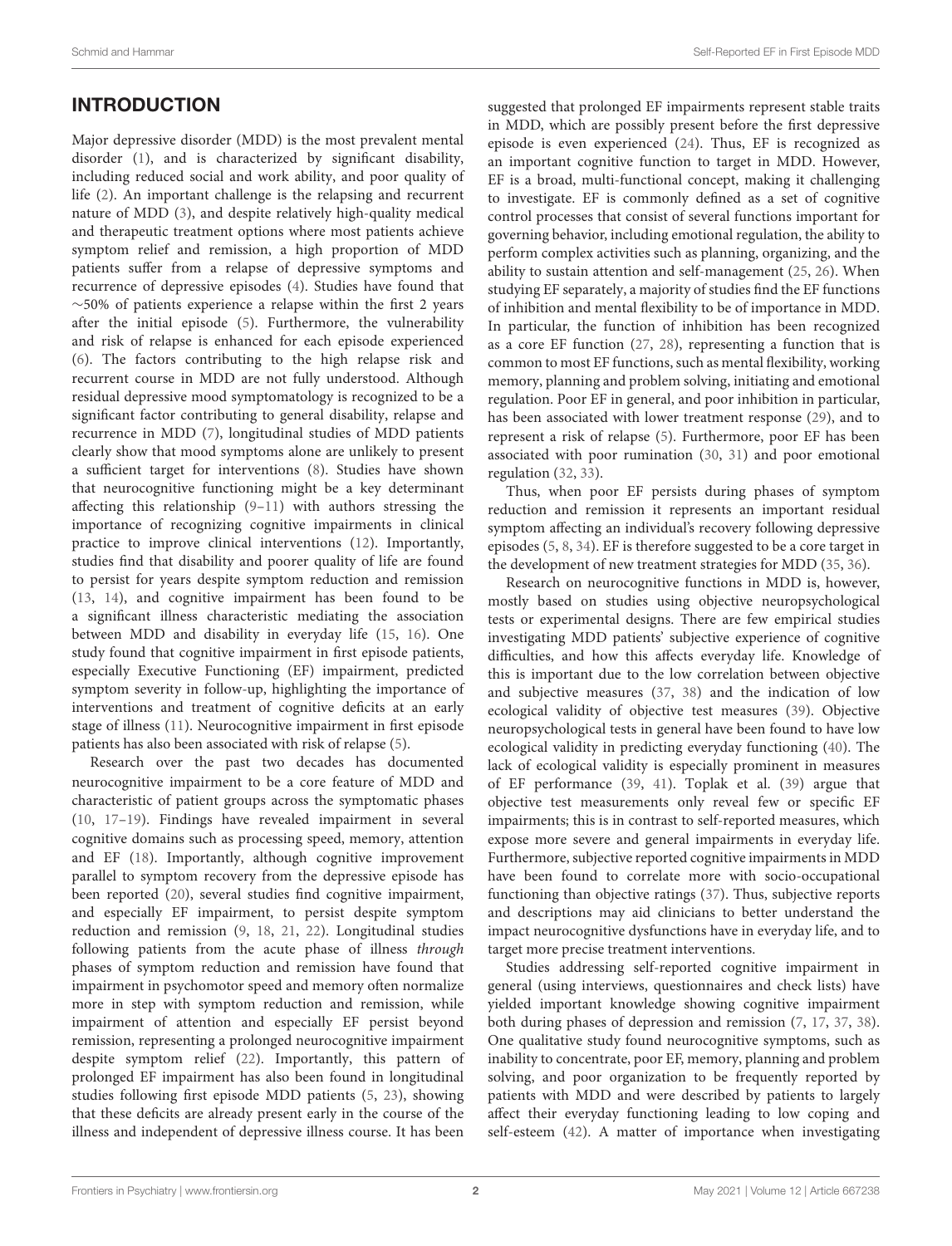subjective self-reporting of cognition in MDD is to control for the impact of depressive mood symptoms. Severity of illness, illness chronicity, and younger age have been found to be positively correlated with higher self-reported impairments [\(17\)](#page-8-16), with one study also showing that subjectively experienced cognitive impairment was predicted by depression severity [\(38\)](#page-9-10). Specific for the assessment of self-reported EF using BRIEF-A, one study reported a positive correlation between severity in symptom load and self-reported impairment across diagnostic groups [\(43\)](#page-9-15). Thus, when investigating self-reported cognitive function, one should correlate these reports to severity of depressive mood symptoms.

Another important issue when investigating self-reported EF impairment is the use of rating scales. Studies are divergent with regard to the subjective ratings used. Some studies have used traditional symptom scales or psychiatric interviews tapping questions with cognitive content [\(7\)](#page-8-6) while others have used more detailed questionnaires tapping several cognitive functions [\(38\)](#page-9-10), which might not be specific enough to target how EF impairments affect behavior in everyday life. This emphasizes the importance of more systematically assessing self-report questionnaires that specifically target EF, in order to enhance the ecological validity of EF impairment. There is also a lack of studies that have systematically investigated self-reported EF impairment in MDD in a standardized manner.

The aim of the present study was therefore to investigate self-reported EF in MDD 1 year after the initial episode of MDD and to explore this in relation to mood symptoms, remission and relapse. The standardized questionnaire developed to assess EF in everyday life, The Behavior Rating Inventory of Executive Function-Adult Version (BRIEF-A) [[\(44\)](#page-9-16); Norwegian translation [\(45\)](#page-9-17)] was administered. The present study is part of a comprehensive longitudinal project following a group of first episode MDD patients for 1 year, investigating EF using objective neuropsychological tests, and measuring patients in both the acute phase of illness and after 1 year when the patient group was in remission. Results revealed persistent EF impairment in objective EF tests despite symptom reduction and remission [for detailed descriptions see [\(5,](#page-8-4) [46\)](#page-9-18)]. In the 1 year follow-up assessment, the study included subjective selfreport measures to enhance our understanding of EF following initial episode.

Objectives and research questions

- 1. Do first-episode MDD patients report significantly lower EF compared to healthy controls 1 year after the initial episode?
- 2. Are self-reported difficulties in EF associated with depressive symptom load 1 year after the initial episode?
- 3. Are self-reported difficulties in EF related to relapse during the first year after the initial episode?

Based on the previous literature, we expected the patient group, independent of symptom load or remission, to report significantly lower EF compared to the control group. Furthermore, for the patient group, we expected that poorer EF functions would be associated with symptom load and relapse during the first year after initial episode.

#### MATERIALS AND METHODS

#### Study Subjects and Inclusion/Exclusion **Criteria**

The study initially (T1) included 30 patients (16 males and 14 females) meeting the DSM-IV criteria for a unipolar first episode MDD diagnosis using the MINI-International Psychiatric Structural Interview [\(47\)](#page-9-19). To assess the severity of depression at both T1 and at the 1 year follow-up (T2), the structural rating scale Montgomery Åsberg Depression Rating Scale (MADRS) [\(48\)](#page-9-20) was administered.

At T1, prospective patients were identified through cooperation with doctors and psychologists in primary healthcare, and the study coordinators were contacted if patients met the inclusion criteria and agreed to be contacted by the study coordinators for inclusion. Inclusion criteria for the patient group at T1 were a diagnosis of first episode MDD and a minimum score of 20 on the MADRS (indicating moderate to severe depression). Patients diagnosed with, or receiving treatment for, depression earlier in life; patients with known brain injury, severe somatic disorders, or alcohol or substance abuse; and patients who had been treated with electroconvulsive therapy or who were psychotic or who had experienced psychosis earlier in life, were excluded from the study.

At T1, a control group of 30 subjects was included who were individually matched to the patient group with respect to age, gender, and years of education (within a  $\pm$  2 year range). Exclusion criteria for the control group were a history of brain damage, any severe somatic disorder, any mental disorder, and alcohol or substance abuse. Regarding the control group, all participants were asked if they had a history of psychiatric symptoms or diagnosis, and they were asked about depressive symptoms at inclusion. To control for the effect of general intellectual abilities (IQ), the two-subtest form of the Wechsler's Abbreviated Scales of Intelligence (WASI) [\(49\)](#page-9-21) was administrated at T1.

At both inclusion (T1) and the 1 year follow-up (T2), all subjects were assessed according to demographic variables and with a standardized neuropsychological test [for a more detailed description, see [\(5,](#page-8-4) [46\)](#page-9-18)]. All subjects were asked to participate in the follow-up assessment 1 year later. One year follow-up data from two patients were missing due to drop out. The study coordinators were unable to contact one of these patients, and the other did not want to participate in the follow-up assessment.

#### Dividing the Patient Group According to Being in Remission and According to Having had a Relapse Since Initial Episode and the Use of Antidepressant Medication

At T2, patients were evaluated according to being in remission and if they had experienced a relapse since inclusion. The definition of a remission and relapse was based on suggested operational criteria for outcomes in depression designed by Frank et al. [\(50\)](#page-9-22) and Rush et al. [\(51\)](#page-9-23), and remission was also defined according to suggested cut-off scores on MADRS [\(48\)](#page-9-20)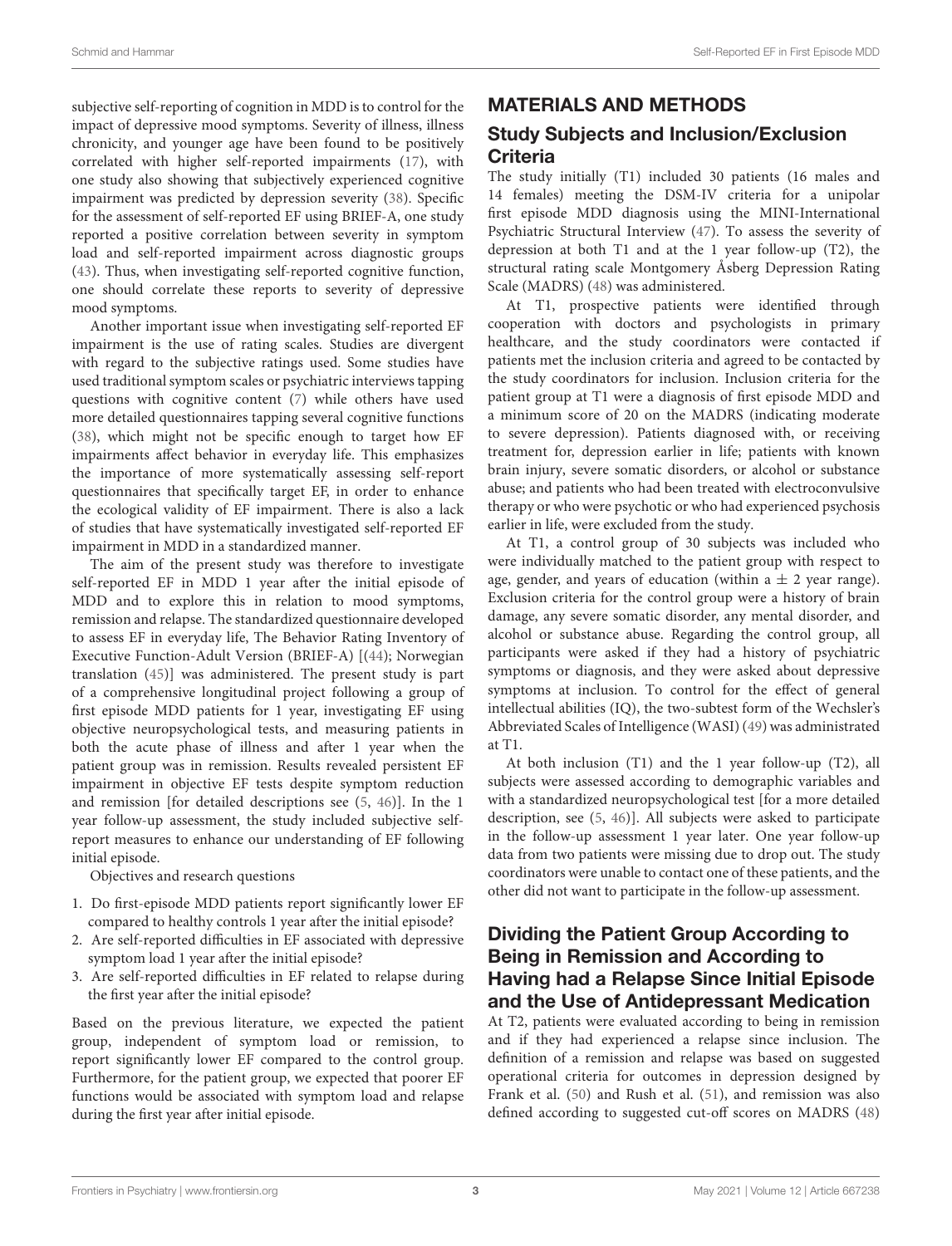provided by Hawley et al. [\(52\)](#page-9-24) and Rush et al. [\(51\)](#page-9-23). At T2, patients were divided according to depression severity into a Remitted Group (RG) ( $N = 13$ ) with MADRS score < 9 and a Depressed Symptom Group (DSG)  $(N = 11)$  with MADRS score  $> 9$  (which indicates residual depressive symptoms). Furthermore, in order to detect whether patients had experienced a relapse of their depressive illness, all patients were interviewed retrospectively as regards the course of their symptoms since inclusion and during follow-up at T2. A drawn timeline from inclusion to followup was used during the interview to obtain the most accurate recall possible of the previous year's events. A relapse was defined as a return to a fully symptomatic state of depression after a minimum 3 week period during which minimal symptom status is maintained (remission). To fulfill the criteria of a relapse, the subject had to report the relapse period as having lasted a minimum of 2 weeks. In the present project a relapse was further defined as a period during which the subject reported difficulties performing at an optimal level in areas such as school, work or social functioning. All patients were interviewed by a psychologist. At T2, this categorization of patients resulted in three different groups, where 11 patients had experienced a relapse during the first year since the initial episode (Relapse Group), 10 patients had not experienced a relapse (No Relapse Group), and the remaining 3 patients had no change in symptom load since inclusion. Patients were also divided according to the use of antidepressant medication  $(N = 13)$  or not  $(N = 11)$  to explore if this would influence the results.

BRIEF-A was administrated at T2, 1 year after inclusion. Three patients and five control subjects did not complete or deliver the BRIEF-A for various reasons. One patient was identified as an outlier by the statistical programme due to extreme and invalid BRIEF-A scores, and data from this patient were removed from the analysis. Thus, BRIEF-A data from 24 patients and 23 control subjects were ultimately included, and clinical and demographic data for the two groups are shown in **[Table 1](#page-3-0)**.

#### Procedure

Informed consent was obtained from all participants, and the study was performed in accordance with the Helsinki Declaration of the World Medical Association Assembly. The Regional Committee for Medical Research Ethics and The Norwegian Data Inspectorate approved the study.

# Behavior Rating Inventory of Executive Function-Adult Version (BRIEF-A)

Perceived EF in everyday life was measured using the BRIEF-A self-report [\(44\)](#page-9-16). The Norwegian translated version was used [\(45\)](#page-9-17). The BRIEF-A is a standardized self-report measure of executive function in everyday life for adults aged 18 to 90 years. It consists of 75 items reflecting behaviors to be rated as often a problem (score 3), sometimes a problem (score 2), or never a problem (score 1) in everyday life during the last months. Two summary indexes are calculated—the Metacognition Index (MI) and the Behavior Regulation Index (BRI). These summary indexes consist of different EFs [\(44\)](#page-9-16). The MI is composed of the five clinical scales Initiate, Working memory, Plan/organize, Task monitor and

<span id="page-3-0"></span>TABLE 1 | Clinical and demographic variables for the patient and control groups at T2.

|                      | Patients ( $n = 24$ ) |           |        | Controls ( $n = 23$ ) |           |                   |
|----------------------|-----------------------|-----------|--------|-----------------------|-----------|-------------------|
| Variable             | М                     | <b>SD</b> | м      | <b>SD</b>             | t         | р                 |
| Age                  | 27.38                 | 5.63      | 27.43  | 5.09                  | $-0.038$  | 0.97 <sup>a</sup> |
| Male/Female          | 13/11                 | <b>NA</b> | 13/10  | <b>NA</b>             | <b>NA</b> | <b>NA</b>         |
| Education (years)    | 14.25                 | 1.75      | 15.00  | 1.78                  | $-1.46$   | $0.153^a$         |
| Total IQ (WASI)      | 119.04                | 7.26      | 120.87 | 8.79                  | $-0.779$  | $0.440^a$         |
| <b>MADRS T1</b>      | 24.83                 | 3.94      | **     | **                    | <b>NA</b> | <b>NA</b>         |
| MADRS T <sub>2</sub> | 10.25                 | 6.38      | **     | **                    | <b>NA</b> | <b>NA</b>         |

\*\*MADRS score is not reported for healthy controls. NA, not applicable.

ªIndependent samples t-test.

MADRS, Montgomery and Åsberg Depression Rating Scale; WASI: Wechsler Abbreviated Scale of Intelligence.

Organization of Materials, and the BRI is composed of the four clinical scales Inhibit, Shift, Emotional Control and Self-Monitor. A Global Executive Composite (GEC) is calculated based on all clinical EF scales  $(MI + BRI)$  to give a total EF score. Raw scores are calculated for each clinical scale and for the summary indexes (MI and BRI) and total score (GEC). The present study used raw scores for the nine different scales and for the total MI, BRI, and GEC scores. Raw scores are used in the main analysis because no Norwegian norms for BRIEF-A are available. However, Tscores (mean and standard deviations) are added in **[Table 4](#page-6-0)** for clinical relevance. Studies that have included Norwegian normsamples have shown that this is a feasible and valid instrument for use in Norway. However, these studies have also shown that the clinical cut-off needs to be adjusted when interpreting the result because the Norwegian norm-samples score ½ to 1 SD below the original American norms [\(43,](#page-9-15) [53\)](#page-9-25). The BRIEF-A also includes the three validity scales of Negativity, Infrequency, and Inconsistency. All BRIEF-A reports were evaluated with regard to validity in accordance with the manual.

# Data Scoring and Analyses

Independent sample t-tests were computed to compare the patient and control group, and the two patient groups, as regards age, years of education and IQ scores (see **[Tables 1](#page-3-0)**, **[2](#page-4-0)**). A one-way between-groups multivariate analysis of variance was performed to compare the patient and control group on the nine different BRIEF-A subscale raw scores and on the MI and BRI indexes and the GEC. The dependent variables used were BRIEF-A raw scores, and the independent variable was group (patient or control). Higher scores reflected greater self-reported impairment in EF. The relationship between BRIEF-A score and severity of depression symptoms (measured by MADRS at T1 and T2) were examined for the patient group by Pearson's correlation coefficient. To separate patients in remission from patients with residual depressive symptoms, the patients were divided according to depression severity measured with MADRS into a Remitted Group (RG) and a group with residual depressive symptoms, the Depressed Symptom Group (DSG). These groups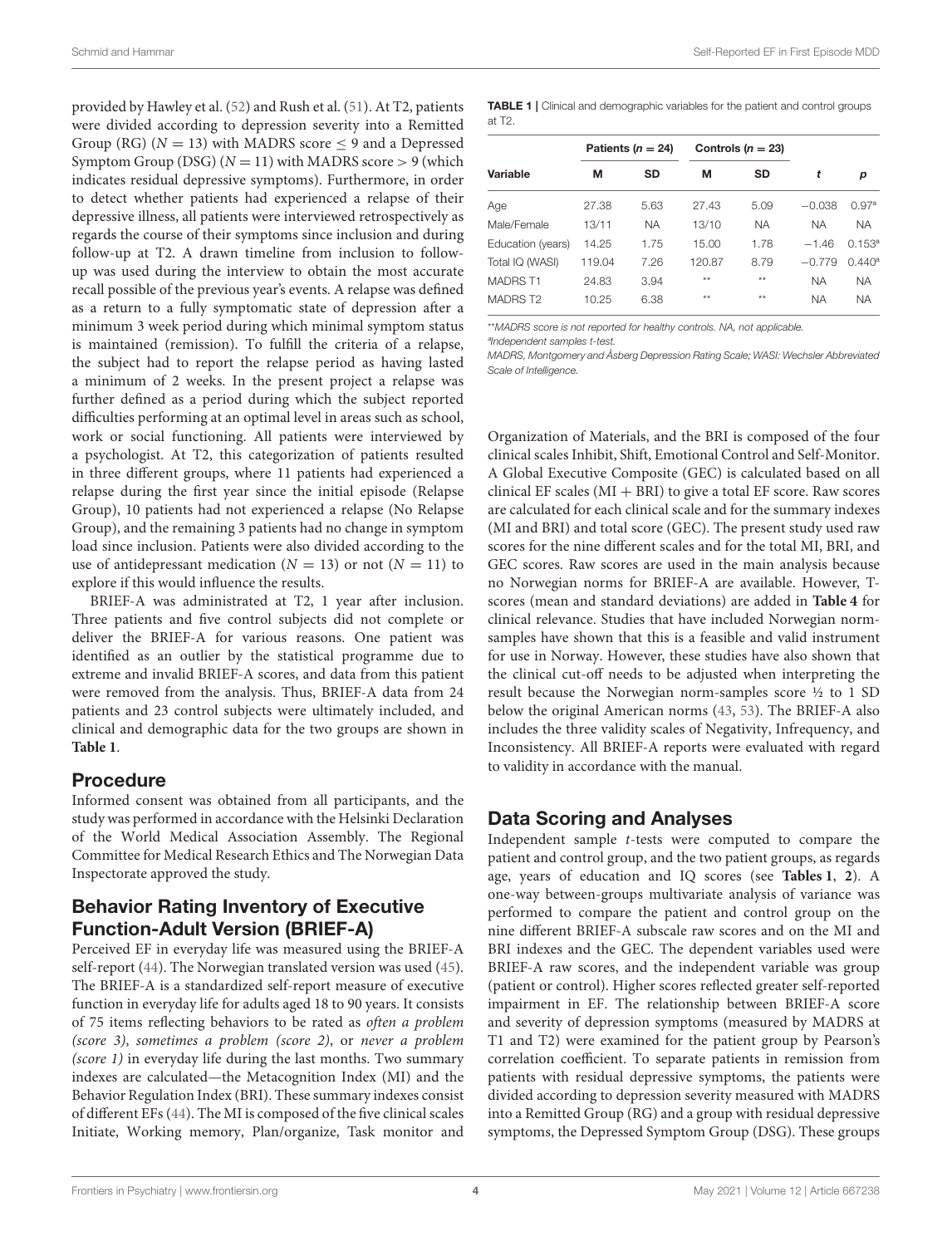| Variable          | RG, MADRS $\leq 9$ (N = 13) |           |        | DSG, MADRS $> 9 (N = 11)$ |           |             |
|-------------------|-----------------------------|-----------|--------|---------------------------|-----------|-------------|
|                   | М                           | <b>SD</b> | М      | SD                        |           | $p^{\rm a}$ |
| Age (years)       | 27.15                       | 6.07      | 27.64  | 5.33                      | 0.205     | 0.483       |
| Male/Female       | 8/5                         | <b>NA</b> | 5/6    | <b>NA</b>                 | <b>NA</b> | <b>NA</b>   |
| Education (years) | 14.85                       | .28       | 13.55  | 2.02                      | $-1.92$   | 0.068       |
| MADRS*            | 5.46                        | 2.18      | 15.91  | 4.74                      | 6.72      | < 0.001     |
| Total IQ (WASI)   | 118.54                      | 8.24      | 119.64 | 6.23                      | 0.362     | 0.721       |

<span id="page-4-0"></span>TABLE 2 | Clinical and demographic variables for the Remitted Group (RG) (MADRS ≤ 9) and the Depressed Symptom Group (DSG) (MADRS > 9).

ªIndependent samples t-test.

\*MADRS: equal variances not assumed, statistics reported.

MADRS, Montgomery and Åsberg Depression Rating Scale; WASI, Wechsler Abbreviated Scale of Intelligence, NA, not applicable.

were compared to the Control Group (CG) on the main BRIEF-A indexes using a between-groups multivariate analysis of variance with post hoc analysis. Mean and Standard deviations are provided for scores adjusted to American norms (T-score) for clinical practical purposes. The patient group were also divided according to the experience of relapse during the year since initial episode using an independent samples T-test. An independent samples T-test was also carried out to explore the difference between patients that used medication and the patients that did not regarding symptom severity (MADRS) and the EF indexes. Preliminary assumption testing was conducted to check for any statistical violations, and the data were examined for univariate and multivariate outliers. One patient was identified as an outlier by the statistical program due to extremely high scores, and data from this patient were removed. When analyzing the data, the assumption of homogeneity of variance was not met for the oneway between-groups multivariate analysis of variance and the post hoc analysis, thus the alpha level was interpreted with caution and set to  $p <$  = 0.001.

## RESULTS

The patient and control groups did not differ with regard to total IQ, age or years of education. There was a relatively high standard deviation for the MADRS score, in which raw scores ranged from 2 to 24 (see **[Table 1](#page-3-0)**).

When dividing the groups by depression severity according to MADRS, 13 patients had a score  $\leq$  9 and thus were in remission, the Remitted Group (RG), and 11 patients had a score > 9 indicating the presence residual mood symptoms or mild to moderate depression, the Depressed Symptom Group (DSG). The groups did not differ significantly with regard to total IQ, age, or years of education (see **[Table 2](#page-4-0)**).

#### BRIEF-A

There was a statistically significant difference between the patient group and the control group on all clinical scales and combined indexes on BRIEF-A. The main effect of group on the combined dependent variables was statistically significant  $[F(9,37) = 9.09$ ,  $p < 0.001$ , Wilks's lambda = 0.31, partial eta squared = 0.69]. When the clinical scales were analyzed separately, the patient group reported significantly greater EF difficulties on all scales (see **[Table 3](#page-5-0)** for raw scores, T-scores and statistics).

#### The BRIEF-A and Depression Severity

There were strong positive correlations between severity of depression at T1 (MADRS) and self-reported EF impairment (BRIEF-A) on the combined index MI ( $r = 0.498$ ,  $N = 24$ , p  $= 0.013$ ), the BRI index (r = 0.530, N = 24, p = 0.008), and GEC ( $r = 0.569$ ,  $N = 24$ ,  $p = 0.004$ ), with higher severity of depression at inclusion was associated with higher self-perceived difficulties on all EF indexes. There were further a strong positive correlations between severity of depression at T2 (MADRS) and self-reported EF impairment (BRIEF-A) on the combined index MI ( $r = 0.61$ ,  $N = 24$ ,  $p = 0.002$ ) and GEC ( $r = 0.59$ ,  $N =$ 24,  $p = 0.003$ ), with higher severity of depression associated with higher self-perceived difficulties on these EF indexes. There were no significant correlations between depression severity and the BRI index ( $r = 0.39$ ,  $N = 24$ ,  $p = 0.061$ ). This indicates that depression severity is strongly associated with higher self-perceived impairment in metacognitive functions, but that the association between depression severity and self-reported regulatory control of behavior and emotional responses is not that strong 1 year after initial episode.

## Dividing the Patient Group by MADRS Score

Dividing the patient group according to MADRS score revealed significant differences between the three groups in self-reported EF impairment, with patients in the Remitted Group (RG) (mean MADRS score = 5.46,  $SD = 2.18$ ,  $N = 13$ ) and Depressed Symptom Group (DSG) (mean MADRS score  $= 15.91$ , SD  $=$ 4.74,  $N = 11$ ) self-reporting significantly greater impairment in all EF in everyday life on the three main indexes (BRI Index, MI index, GEC Index) compared to the Control Group (CG). The results showed a statistically significant main effect of group on the combined dependent variables  $[F_{(4, 86)} = 15.67, p < 0.001,$ Wilks's lambda = 0.335, partial eta squared = 0.422]. Post hoc comparisons using the Tukey HSD test showed that the control group self-reported significantly lower EF difficulties in everyday life compared to the two patient groups on all main indexes.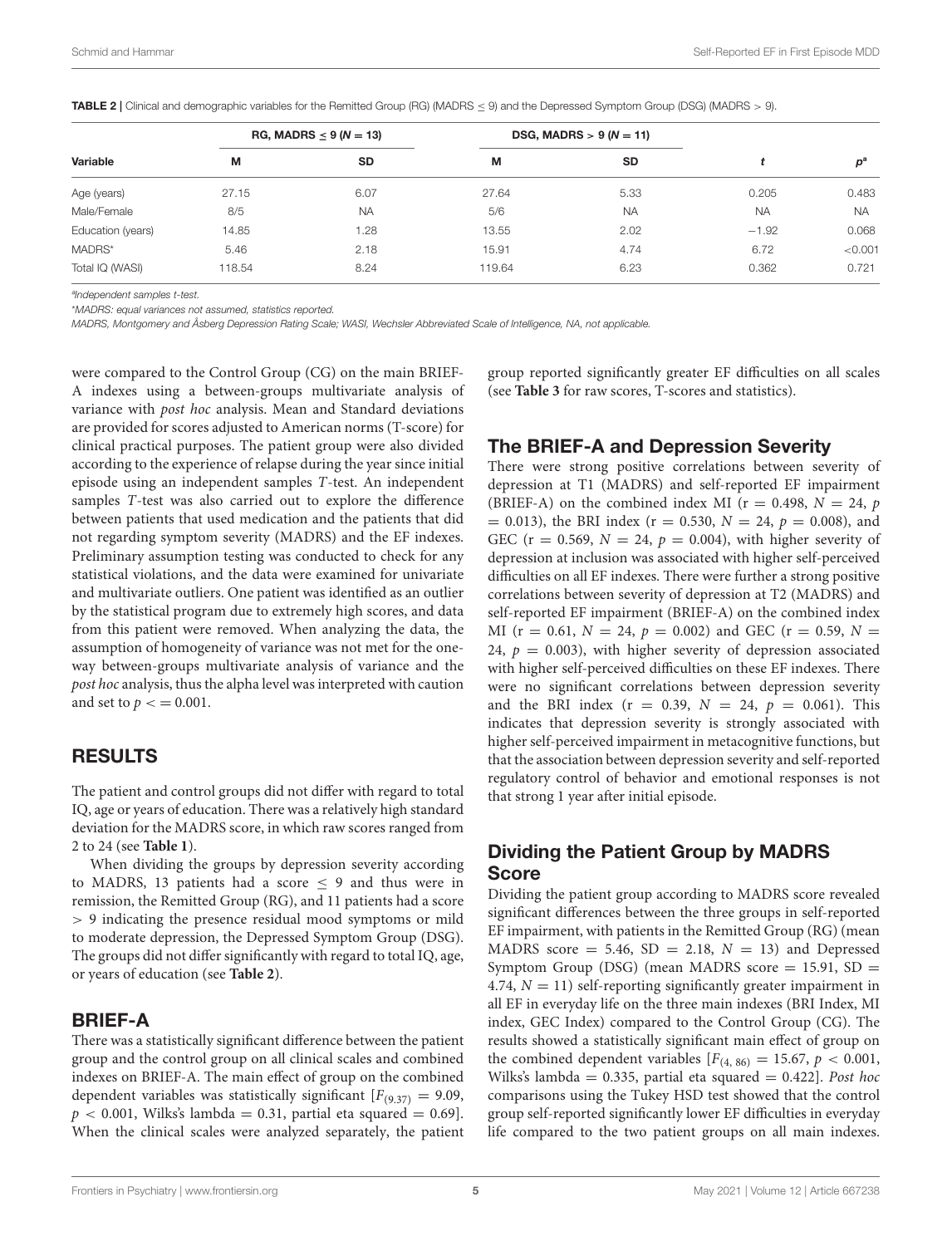<span id="page-5-0"></span>

| <b>BRIEF-A</b>    | Patient group, $N = 24$ |       |       | Control group, $N = 23$ | <b>Statistics</b> |             |         |
|-------------------|-------------------------|-------|-------|-------------------------|-------------------|-------------|---------|
|                   | M                       | SD    | M     | <b>SD</b>               | F                 | Sig.        | Eta Sq. |
| Inhibit           | 11.75                   | 3.05  | 9.3   | 1.36                    | 12.38             | p < 0.001   | 0.22    |
| Shift             | 9.83                    | 2.79  | 6.78  | 1.17                    | 23.51             | p < 0.001   | 0.34    |
| Emotional control | 16.33                   | 5.21  | 11.74 | 2.91                    | 13.78             | p < 0.001   | 0.23    |
| Self-Monitor      | 7.87                    | 1.82  | 6.48  | 0.79                    | 11.41             | $p = 0.002$ | 0.2     |
| Beha.reg (BRI)    | 45.79                   | 9.89  | 34.3  | 4.78                    | 25.32             | p < 0.001   | 0.36    |
| Initiate          | 16.58                   | 4.33  | 9.82  | 1.83                    | 47.77             | p < 0.001   | 0.52    |
| Work memory       | 14.54                   | 3.78  | 8.83  | 1.27                    | 47.53             | p < 0.001   | 0.51    |
| Plan/Organize     | 18.13                   | 4.56  | 11    | 1.2                     | 52.54             | p < 0.001   | 0.54    |
| Task monitor      | 10.88                   | 2.31  | 6.82  | 1.15                    | 57.03             | p < 0.001   | 0.56    |
| Org. of materials | 13.71                   | 4.16  | 10.13 | 2.75                    | 11.96             | $p = 0.001$ | 0.21    |
| Meta cog. (MI)    | 73.83                   | 17.18 | 46.6  | 6.32                    | 51.04             | p < 0.001   | 0.53    |
| EF Comp. (GEC)    | 119.63                  | 24.27 | 80.91 | 10.12                   | 50.11             | p < 0.001   | 0.52    |

Mean (M), standard deviation (SD) and statistics (F, Sig., Eta Sq).

Analyses were carried out using raw scores.

Furthermore, post hoc tests also revealed that the DSG selfreported significantly greater EF difficulties compared to the RG group on all the main indexes.

Although the assumption of homogeneity of variance was not met for these analyses, significance levels of <0.001 or 0.013 were reached after correcting for unequal variances across groups (See **[Table 4](#page-6-0)** for raw scores and statistics).

## The Association Between Relapse During the First Year After the Initial Episode and Self-Reported EF

Dividing the patient group as regards experience of relapse during the 1 year follow-up period revealed that the patients who had experienced a relapse ( $N = 11$ ,  $M = 9.09$ ,  $SD = 5.18$ ) did not differ with regard to MADRS score at T2 compared to the patients that did not have a relapse  $(N = 10, M = 8.60, SD = 5.82)$  $[t_{(19)} = 0.205, p = 0.840]$ . However, the relapse group ( $N = 11$ , M  $= 48.09$ , SD  $= 9.91$ ) self-reported significantly more impairment compared to the patients with no relapse experience ( $N = 10$ , M  $= 40.40$ , SD  $= 5.15$ ) on the BRI scale  $[t<sub>(15, 31)</sub> = 2.26, p = 0.039]$ . The magnitude of the difference in the means (mean difference  $=$ 7.69, 95% CI: 0.449 to 14.93) was large (Eta squared = 0.21). For MI and total GEC, there were no significant differences between the relapse group (MI:  $M = 72.0$ , SD = 16.79, GEC:  $M = 120.09$ ,  $SD = 25.31$ ) and the no-relapse group (MI:  $M = 71.40$ , SD = 18.03, GEC:  $M = 111.80$ , SD = 19.40).

## Dividing the Patient Group Concerning the Use of Antidepressant Medication

Dividing the patient group according to those using antidepressant medication  $(N = 13)$  and those that did not  $(N = 11)$  showed that there was no difference in clinical measures and self-reported EF difficulties. For the MADRS score at T1 there were no difference between the ones that used antidepressant medication ( $M = 25.38$ ,  $SD = 4.53$ ) and the ones

that did not (M = [24](#page-8-23).18, SD = 3.19)  $[t<sub>(24)</sub> = 0.737, p = 0.469]$ . For MADRS score at T2 there were no difference between the group that used medication ( $M = 11.23$ ,  $SD = 6.53$ ) and those that did not ( $M = 9.09$ ,  $SD = 6.27$ ) [ $t<sub>(24)</sub> = 0.814$  $t<sub>(24)</sub> = 0.814$  $t<sub>(24)</sub> = 0.814$ ,  $p = 0.424$ ]. In the BRI Index there were no difference between patients that used medication ( $M = 48.62$ ,  $SD = 10.97$ ) and the group that did not (M = 42.45, SD = 10.97) [ $t_{(24)} = 1.567$  $t_{(24)} = 1.567$  $t_{(24)} = 1.567$ ,  $p = 0.131$ ]. On the MI index there were no difference between the group that used medication ( $M = 76.31$ ,  $SD = 19.12$ ) and the patients that did not (M = 70.91, SD = 14.94) [ $t_{(24)} = 0.760$  $t_{(24)} = 0.760$  $t_{(24)} = 0.760$ ,  $p = 0.456$ ]. On the GEC index there were no difference between the patients that used medication ( $M = 124.92$ ,  $SD = 27.13$ ) and the patients that did not (M = 13.36, SD = 19.80)  $[t_{(24)} = 1.172, p = 0.254]$  $[t_{(24)} = 1.172, p = 0.254]$  $[t_{(24)} = 1.172, p = 0.254]$ .

## **DISCUSSION**

The main aim of the present study was to investigate self-reported EF 1 year after the first episode of MDD in relation to depressive mood symptoms, remission and relapse. In addition, the impact of clinical factors such as the use of medication was explored. In order to broadly assess self-reported EF in everyday life, an extensive and standardized questionnaire, BRIEF-A, was used. Even though BRIEF-A is used frequently in clinical settings to complement objective neuropsychological assessments [\(41\)](#page-9-13), to our knowledge there are only two studies using BRIEF- A in MDD [\(54,](#page-9-26) [55\)](#page-9-27). The former used BRIEF-A to assess effect of cognitive training on patients and the latter was a pilot study with no matched control group.

The results showed that 1 year after their initial episode, first episode MDD patients reported significantly poorer EF in everyday life compared to the healthy control group. Furthermore, the present study found that depression severity measured at inclusion, when patients were in the symptomatic phase, and measured at 1 year after, were associated with selfreported EF abilities at 1 year after initial episode. Symptom load at initial episode was strongly associated with all EF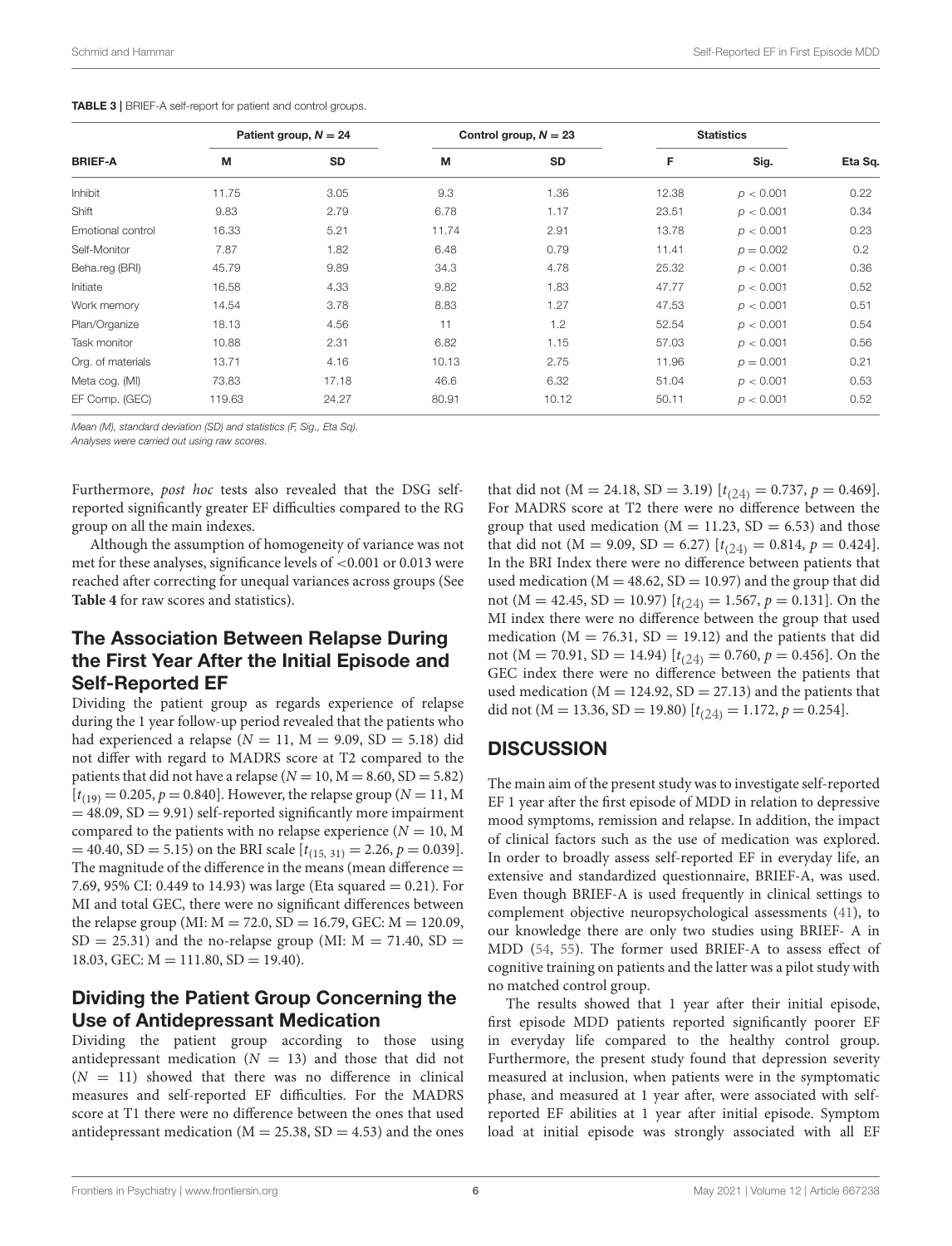<span id="page-6-0"></span>TABLE 4 | Self-reported EF impairment for the Depressed Symptom Group (DSG); MADRS\* > 9, Remitted Group (RG); MADRS\* ≤ 9) and the Control Group (CG); MADRS\* N/A.

|                           | DSG, $N = 11$ |           | $RG, N = 13$ |           | $CG, N = 23$ |           | Stat. |               |
|---------------------------|---------------|-----------|--------------|-----------|--------------|-----------|-------|---------------|
| <b>BRIEF-A raw scores</b> | M             | <b>SD</b> | М            | <b>SD</b> | M            | <b>SD</b> | sig.  | post hoc      |
| Beha.reg (BRI)            | 50.55         | 10.41     | 41.77        | 7.69      | 34.30        | 4.78      | $**$  | DSG < BG < CG |
| Metacog. (MI)             | 83.73         | 13.02     | 65.46        | 16.09     | 46.61        | 6.33      |       | DSG < RG < CG |
| EFComp. (GEC)             | 134.27        | 19.31     | 107.23       | 21.34     | 80.91        | 10.12     |       | DSG < BG < CG |
| <b>BRIEF-A T-scores</b>   |               | <b>SD</b> | т            | <b>SD</b> | т            | <b>SD</b> |       |               |
| Beha.reg (BRI)            | 56.0          | 10.61     | 47.08        | 8.14      | 39.52        | 4.69      |       | DSG < RG < CG |
| Metacog. (MI)             | 68.64         | 10.22     | 54.78        | 12.22     | 40.60        | 4.47      |       | DSG < BG < CG |
| EFComp. (GEC)             | 64.45         | 9.33      | 51.62        | 10.15     | 39.21        | 4.53      |       | DSG < RG < CG |
|                           |               |           |              |           |              |           |       |               |

Mean (M), standard deviation (SD), and statistics (Sig., post-hoc) for raw scores.

\*T- scores (M) and (SD) are provided.

 $*$  sig  $< 0.001$ .

\*\*  $sig = 0.013$ .

\*T- scores based on American norms [\(44\)](#page-9-16).

\*MADRS, Montgomery Aasberg Depresssion Rating Scale.

index measures, which may indicate that those patients with higher depressive symptom load at inclusion are the ones that experience most difficulties in EF 1 year later. However, 1 year after initial episode, these associations were only evident for some EF abilities. Depressive mood symptoms correlated strongly with reported EF difficulties in scales measuring metacognitive EF (MI), such as Initiate, Plan/organize, Working memory and Task monitor. There were no such strong association between mood symptoms and self-reported difficulties on scales measuring regulatory control of behavior and emotional responses (BRI), such as Inhibition, Shift (mental flexibility), Emotional Control and Self-Monitor. In order to further explore the impact of depressive mood symptoms on self-experienced difficulties, the patient group was divided according to being in remission (defined as  $MADRS \leq 9$ ) or not. Independent of group affiliation, both patient groups reported significantly poorer EF compared to the control group. This shows that difficulties in some EF abilities are still evident despite remission. Moreover, the results showed that patients who had experienced a relapse during the first initial year reported significantly poorer EF in behavioral and emotional regulatory (BRI) functions compared to the patients who did not relapse, indicating that patients that have experienced relapse report more difficulties in these EF abilities 1 year after initial episode The use of antidepressant medication did not have any impact on depressive symptom load at inclusion or 1 year after initial episode or the self-reported EF indexes.

These results support previous findings of self-reported cognition, or EF, being sensitive for depressive symptom load [\(17,](#page-8-16) [38,](#page-9-10) [43\)](#page-9-15) but also support the hypothesis that EF impairment may be independent of symptom severity, representing more stable enduring residual cognitive symptoms affecting the individual ability to regain former daily life functioning [\(5,](#page-8-4) [10,](#page-8-15) [18,](#page-8-18) [22\)](#page-8-21). These results may indicate that some EF difficulties, and especially functions of inhibition, mental flexibility, emotional regulation and self-monitor may be more stable traits making the individual more vulnerable to relapse. However, the direction of this relationship needs to be further investigated because these patients might experience greater impairments because of their relapse experience, making them more sensitive to own emotional regulation.

The present study further finds a general poorer selfreport across several EF. This is in contrast to objective measures which often finds specific EF to be impaired. This may also be the reason that objective and subjective measures seldom correlate. As argued by Toplak et al. [\(39\)](#page-9-11), subjective reports are more general, in that the patients often report a more general and non-specific impairment which affects them in most daily life activities. Toplak et al. [\(39\)](#page-9-11) claim that objective measures may address cognition at the core level of neuropsychological functioning, while subjective measures of EF may target situations of higher complexity, demanding more general EF to solve complex behaviors in everyday life. Using subjective ratings may add to our knowledge of how impairment is experienced in everyday life. However, the present results also to some extent mirror previous findings from objective test measures with the indication that some EF, such as the functions of inhibition, emotional regulation, mental flexibility (shift), and self-monitor, may be of particular importance in MDD, representing more stable impairments, less dependent on depressive symptom severity, that possibly heighten the risk for relapse. More specifically, the core EF functions of inhibition and mental flexibility have been found to be important functions for emotional regulation and regulatory control over behavior [\(30–](#page-9-2) [33\)](#page-9-5). The finding that subjective measures also to some degree identify these impairments to be more stable and independent of symptom severity, adds support to previous studies arguing for the importance of these residual symptoms when understanding the illness course in MMD and targets for treatment.

#### Strengths and Limitations

A clear limitation in the present study is the small number of participants and thereby low statistical power. Thus,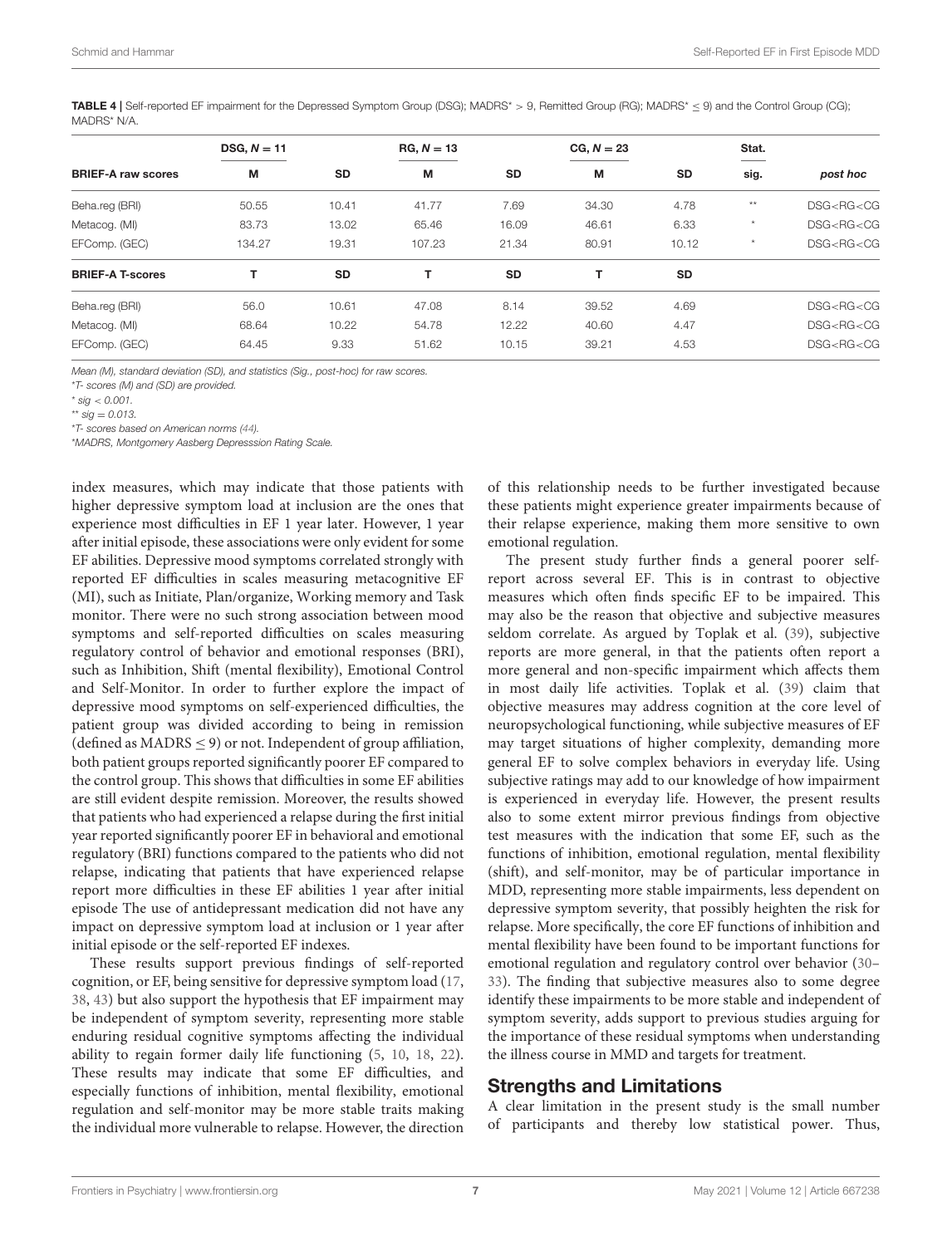generalization of the results should be made with caution and results need to be replicated in larger samples. Nevertheless, the significant results between groups despite low N should be considered as robust and valid due to the minor risk of type I error. Moreover, the patients represent a relatively homogenous group, with higher IQ and years of education than average, which also limits generalization and should be borne in mind when interpreting the results. A strength is however that the patient group was well-defined with regard to diagnostic criteria, as well as symptom load, and the control group was matched for gender, age and education. Further, the risk of conduction type II errors has to be considered regarding border significant results.

Another limitation is that the BRIEF-A assessment was not administrated at inclusion when patients were in the acute phase of their illness; this could have added more information. For example, it would have been possible to assess whether the patient group's self-reported EF changed during the course of illness. Further, such data might have more precisely revealed the direction of the relationship between self-reported impairment and relapse, and knowing this we might have been able to identify the patients who are more vulnerable to relapse following their initial episode. Further, although the present study finds that patients in remission report difficulties in EF in everyday life, one cannot exclude reporting bias due to depressive residual symptoms. This is further limited due to the fact the control group was only asked about symptoms and not screened for depressive symptoms. By adding objective test measures and statements from close relatives one could have controlled better for this bias. Moreover, future studies should explore if clinical characteristics can predict outcome of reported EF 1 year later.

Nevertheless, despite these limitations, the findings in the present study add to our understanding of self-perceived cognitive difficulties in EF 1 year after initial episode in First Episode MDD patients. One strength of the present study is the uniqueness of measuring self-reported EF 1 year after initial episode and investigating the associations to depressive symptom severity and relapse the previous year. To our knowledge, no other study has conducted such a sampling. In addition, dividing the patients as regards being in remission or not fortified the study methodology, especially because the N was low and thus more vulnerable to extreme scores. This approach thus strengthens the finding that residual cognitive symptoms are present even in remission.

An additional strength of the current study is the use of a standardized, validated and reliable questionnaire of EF in everyday life. Even though BRIEF-A is increasingly used in clinical settings, to the best of our knowledge this is the first empirical report using a control group in MDD in general and in first-episode MDD in remission in particular.

#### Clinical Implications

The present findings showing that former depressed patients experience neurocognitive difficulties in EF relative to healthy control subjects, somewhat independent of depressive symptom load, have several clinical implications. The results show that there is an association between symptom severity and difficulties in EF reported. However, importantly, despite being remitted, difficulties with EF in everyday life is reported 1 year after initial episode. Struggling with EF, such as initiating, planning and organizing everyday life, having problems with working memory, shifting of tasks and inhibiting negative thoughts along with problems with emotional and behavioral regulation, will certainly have a major impact in numerous arenas and settings. One can imagine that family relations, social life and work capacity and/or ability to study or go to school will be more challenging and thus affected in a negative way. Moreover, not being able to meet the domestic or work-related expectations from others or to achieve and function according to one's own expectations will potentially lead to a feeling of not being able to cope with everyday life. This could have a negative impact on self-esteem and thus potentially increase the risk of relapse.

## Targeted Interventions

The importance of identifying subjective experiences of poor everyday EF in remission, and its association to symptom severity and tendency to relapse, is most valuable in the treatment and follow up of first episode MDD patients. The knowledge regarding residual cognitive symptoms should guide clinical evaluations and decisions made by healthcare personnel and caregivers. In addition to traditional treatment that primarily targets the emotional aspects of MDD, we should target the cognitive aspects that manifest as residual symptoms in MDD. Using BRIEF-A as primary measure, Hagen et al. [\(54\)](#page-9-26) showed improvement in self-reported EF depressive symptoms after cognitive remediation treatment. Cognitive remediation treatment is not the same as cognitive behavioral therapy, which primarily targets cognitive thoughts. This treatment instead targets cognitive functioning and aims to enhance cognitive capacity in everyday life [\(8\)](#page-8-7). Cognitive Enhancement Therapy (CET) [\(8\)](#page-8-7) seeks to improve cognitive and functional recovery and is composed of three main components: [\(1\)](#page-8-0) psychoeducation, [\(3\)](#page-8-2) practice, and [\(4\)](#page-8-3) translation to everyday life. CET is still in its infancy, and the patient group urgently needs us to identify, acknowledge and more individually treat the residual cognitive symptoms that apparently have such a major impact on everyday life and represent a major risk for relapse. Selfreport measures need to be included when screening the neuropsychological profile of the patient, in order to tailor the intervention individually.

# **CONCLUSION**

The present study showed that first-episode patients experienced significant lower EF in everyday life compared to the control group 1 year after onset. The lower EF were evident in both patients in remission and in patients with depressive symptoms, with most aspects of EF being associated depressive symptom load, both initially and 1 year after the first episode. The findings therefore indicate that EF difficulties may be affected by symptom severity, but also that such difficulties may be present despite being in remission. Further, the residual cognitive symptoms of regulatory control of behavior and emotional responses was associated with relapse. Poor EF should therefore be targeted in future interventions in order to enhance our understanding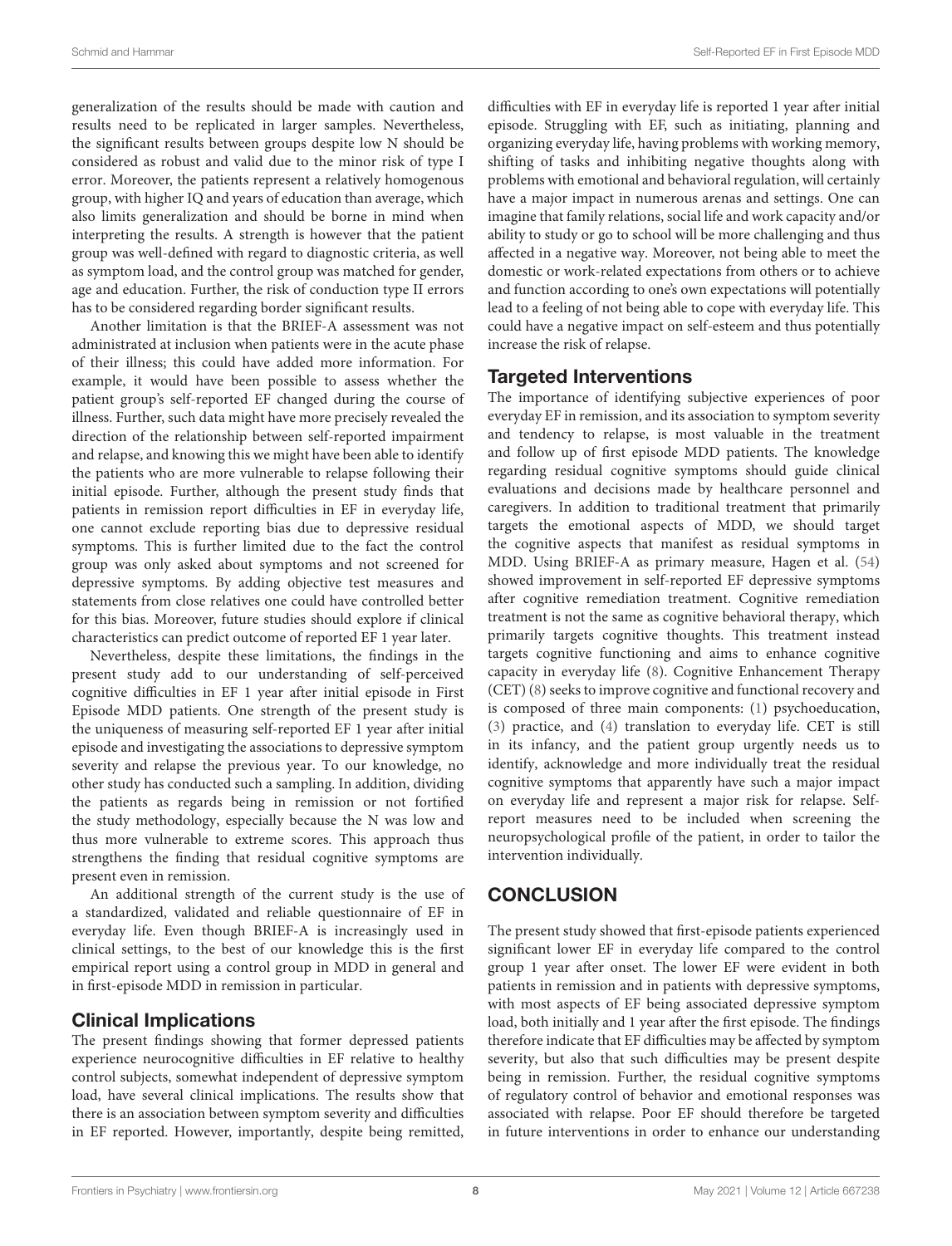of these difficulties, increase daily life functioning and prevent relapses and/or new episodes.

# DATA AVAILABILITY STATEMENT

The raw data supporting the conclusions of this article will be made available by the authors, without undue reservation.

#### ETHICS STATEMENT

The studies involving human participants were reviewed and approved by Regional Committees for Medical and Health Research Ethics (REK) in Norway. The patients/participants provided their written informed consent to participate in this study.

# **REFERENCES**

- <span id="page-8-0"></span>1. Moffitt TE, Harrington H, Caspi A, Kim-Cohen J, Goldberg D, Gregory AM, et al. Depression and generalized anxiety disorder. Arch Gen Psychiatry. (2007) 64:651. doi: [10.1001/archpsyc.64.6.651](https://doi.org/10.1001/archpsyc.64.6.651)
- <span id="page-8-1"></span>2. Ten Doesschate MC, Koeter MWJ, Bockting CLH, Schene AH, The DELTA Study Group. Health related quality of life in recurrent depression: a comparison with a general population sample. J Affect Disord. (2010) 120:126– 32. doi: [10.1016/j.jad.2009.04.026](https://doi.org/10.1016/j.jad.2009.04.026)
- <span id="page-8-2"></span>3. Hardeveld F, Spijker J, De Graaf R, Nolen WA, Beekman ATF. Recurrence of major depressive disorder and its predictors in the general population: results from The Netherlands Mental Health Survey and Incidence Study (NEMESIS). Psychol Med. (2013) 43:39–48. doi: [10.1017/S0033291712002395](https://doi.org/10.1017/S0033291712002395)
- <span id="page-8-3"></span>4. Vittengl JR, Clark LA, Dunn TW, Jarrett RB. Reducing relapse and recurrence in unipolar depression: a comparative meta-analysis of cognitive-behavioral effects. J Consult Clin Psychol. (2007) 75:475–8. doi: [10.1037/0022-006X.75.3.475](https://doi.org/10.1037/0022-006X.75.3.475)
- <span id="page-8-4"></span>5. Schmid MT, Hammar Å. A follow-up study of first episode major depressive disorder. Impairment in inhibition and semantic fluency — potential predictors for relapse? Front Psychol. (2013) 4:633. doi: [10.3389/fpsyg.2013.00633](https://doi.org/10.3389/fpsyg.2013.00633)
- <span id="page-8-5"></span>6. Kessing LV, Andersen PK. Evidence for clinical progression of unipolar and bipolar disorders. Acta Psychiatr Scand. (2017) 135:51–64. doi: [10.1111/acps.12667](https://doi.org/10.1111/acps.12667)
- <span id="page-8-6"></span>7. Conradi HJ, Ormel J, de Jonge P. Presence of individual (residual) symptoms during depressive episodes and periods of remission: a 3-year prospective study. Psychol Med. (2011) 41:1165–74. doi: [10.1017/S0033291710001911](https://doi.org/10.1017/S0033291710001911)
- <span id="page-8-7"></span>8. Douglas KM, Peckham A, Porter R, Hammar Å. Cognitive enhancement therapy for mood disorders: a new paradigm? Aust N Zeal J Psychiatry. (2019) 53:1148–50. doi: [10.1177/0004867419873711](https://doi.org/10.1177/0004867419873711)
- <span id="page-8-8"></span>Hammar Å, Årdal G. Cognitive functioning in major depression – a summary. Front Hum Neurosci. (2009) 3:26. doi: [10.3389/neuro.09.026.2009](https://doi.org/10.3389/neuro.09.026.2009)
- <span id="page-8-15"></span>10. Porter RJ, Bourke C, Gallagher P. Neuropsychological impairment in major depression: its nature, origin and clinical significance. Aust N Zeal J Psychiatry. (2007) 41:115–28. doi: [10.1080/00048670601109881](https://doi.org/10.1080/00048670601109881)
- <span id="page-8-9"></span>11. Vicent-Gil M, Keymer-Gausset A, Serra-Blasco M, Carceller-Sindreu M, de Diego-Adeliño J, Trujols J, et al. Cognitive predictors of illness course at 12 months after first-episode of depression. Eur Neuropsychopharmacol. (2018) 28:529–37. doi: [10.1016/j.euroneuro.2018.02.001](https://doi.org/10.1016/j.euroneuro.2018.02.001)
- <span id="page-8-10"></span>12. Snyder HR, Miyake A, Hankin BL. Advancing understanding of executive function impairments and psychopathology: bridging the gap between clinical and cognitive approaches. Front Psychol. (2015) 6:328. doi: [10.3389/fpsyg.2015.00328](https://doi.org/10.3389/fpsyg.2015.00328)
- <span id="page-8-11"></span>13. Iancu SC, Wong YM, Rhebergen D, van Balkom AJLM, Batelaan NM. Longterm disability in major depressive disorder: a 6-year follow-up study. Psychol Med. (2019) 50:1644–52. doi: [10.1017/S0033291719001612](https://doi.org/10.1017/S0033291719001612)

# AUTHOR CONTRIBUTIONS

MS collected the data and wrote the draft of the article. All authors participated in the analysis and interpretation of data, in writing the article, and approved the submitted version.

# FUNDING

The present study was funded by the Research Council of Norway (NFR-contract 185712/V50; Helse Vest (project 911436) and the University of Bergen.

# ACKNOWLEDGMENTS

We are grateful to all participating patients and control subjects.

- <span id="page-8-12"></span>14. Årdal G, Lund A, Hammar Å. Health related quality of life in recurrent major depressive disorder – a ten-year follow-up study. Brief Report. Nordic J Psychiatry. (2012) 67:339–43. doi: [10.3109/08039488.2012.746730](https://doi.org/10.3109/08039488.2012.746730)
- <span id="page-8-13"></span>15. Baune BT, Miller R, McAfoose J, Johnson M, Quirk F, Mitchell D. The role of cognitive impairment in general functioning in major depression. Psychiatry Res. (2010) 176:183–9. doi: [10.1016/j.psychres.2008.12.001](https://doi.org/10.1016/j.psychres.2008.12.001)
- <span id="page-8-14"></span>16. McIntyre RS, Cha DS, Soczynska JK, Woldeyohannes HO, Gallaugher LA, Kudlow P, et al. Cognitive deficits and functional outcomes in major Depressive disorder: determinants, substrates, and treatment interventions. Depress Anxiety. (2013) 30:515–27. doi: [10.1002/da.22063](https://doi.org/10.1002/da.22063)
- <span id="page-8-16"></span>17. Petersen JZ, Porter RJ, Miskowiak KW. Clinical characteristics associated with the discrepancy between subjective and objective cognitive impairment in depression. J Affect Disord. (2019) 246:763–74. doi: [10.1016/j.jad.2018.12.105](https://doi.org/10.1016/j.jad.2018.12.105)
- <span id="page-8-18"></span>18. Rock P, Roiser J, Riedel W, Blackwell A. Cognitive impairment in depression: a systematic review and meta-analysis. Psychol Med. (2014) 44:2029–40. doi: [10.1017/S0033291713002535](https://doi.org/10.1017/S0033291713002535)
- <span id="page-8-17"></span>19. Semkovska M, Quinlivan L, O'Grady T, Johnson R, Collins A, O'Connor J, et al. Cognitive function following a major depressive episode: a systematic review and meta-analysis. Lancet Psychiatry. (2019) 6:851–61. doi: [10.1016/S2215-0366\(19\)30291-3](https://doi.org/10.1016/S2215-0366(19)30291-3)
- <span id="page-8-19"></span>20. Biringer E, Mykletun A, Sundet K, Kroken R, Stordal KI, Lund A. A longitudinal analysis of neurocognitive function in unipolar depression. J Clin Exp Neuropsychol[. \(2007\) 29:879–91. doi: 10.1080/138033906011](https://doi.org/10.1080/13803390601147686) 47686
- <span id="page-8-20"></span>21. Bernhardt M, Klauke S, Schröder A. Longitudinal course of cognitive function across treatment in patients with MDD: a meta-analysis. J Affect Disord. (2019) 249:52–62. doi: [10.1016/j.jad.2019.02.021](https://doi.org/10.1016/j.jad.2019.02.021)
- <span id="page-8-21"></span>22. Douglas KM, Porter RJ. Longitudinal assessment of neuropsychological function in major depression. Aust N Zeal J Psychiatry. (2009) 43:1105–17. doi: [10.3109/00048670903279887](https://doi.org/10.3109/00048670903279887)
- <span id="page-8-22"></span>23. Ahern E, Semkovska M. Cognitive functioning in the first-episode of major depressive disorder: a systematic review and meta-analysis. Neuropsychology. (2017) 31:52. doi: [10.1037/neu0000319](https://doi.org/10.1037/neu0000319)
- <span id="page-8-23"></span>24. Vinberg M, Miskowiak KW, Kessing LV. Impairment of executive function and attention predicts onset of affective disorder in healthy high-risk twins. J Clin Psychiatry. (2013) 74:747–53. doi: [10.4088/JCP.12m08258](https://doi.org/10.4088/JCP.12m08258)
- <span id="page-8-24"></span>25. Diamond A. Executive functions. Annu Rev Psychol. (2013) 64:135–68. doi: [10.1146/annurev-psych-113011-143750](https://doi.org/10.1146/annurev-psych-113011-143750)
- <span id="page-8-25"></span>26. Goldstein S, Naglieri JA, Princiotta D, Otero TM. Introduction: a history of executive functioning as a theoretical and clinical construct. In: Goldstein S, Naglieri J, editors. Handbook of Executive Functioning. New York, NY: Springer (2014). p. 3–13.
- <span id="page-8-26"></span>27. Miyake A, Friedman NP, Emerson MJ, Witzki AH, Howerter A. The unity and diversity of executive functions and their contributions to complex "Frontal Lobe" tasks: a latent variable analysis. Cogn Psychol. (2000) 41:49– 100. doi: [10.1006/cogp.1999.0734](https://doi.org/10.1006/cogp.1999.0734)